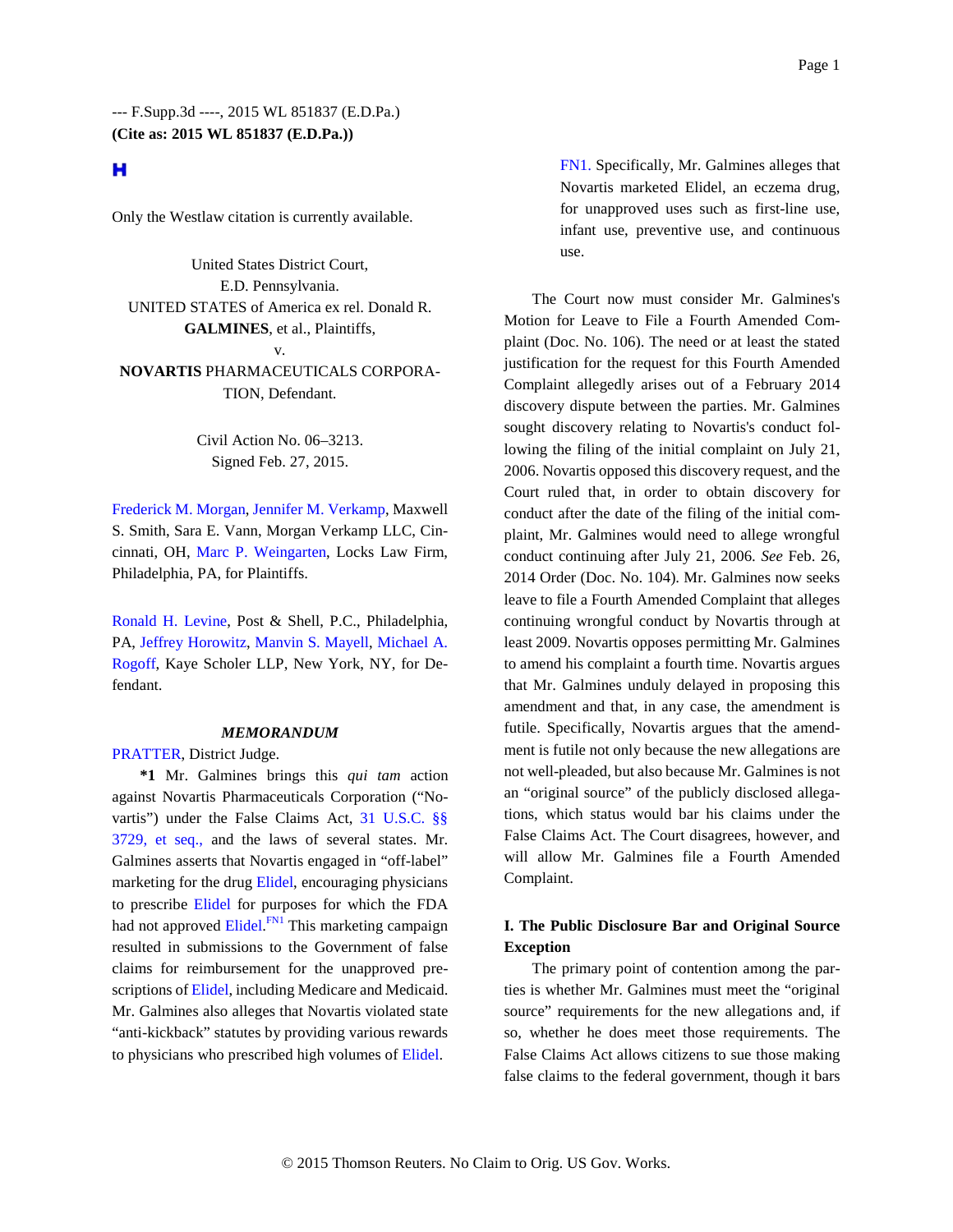such actions that are "based upon the public disclosure of allegations ... unless ... the person bringing the action is an original source of the information." *See* 31 U.S.C. § 3730(e)(4)(A) (2006).<sup>FN2</sup> The statute further defines "original source" as an individual who: (i) "has direct and independent knowledge of the information on which the allegations are based;" and (ii) has "voluntarily provided the information to the Government before filing an action under this section which is based on the information." *See* 31 U .S.C. §  $3730(e)(4)(B)$ . The Court has already determined that Mr. Galmines is an original source of the off-label marketing and kickback schemes in operation when he worked at Novartis, allowing him to bring his lawsuit even though his allegations are based upon publicly disclosed information. The Court must now consider whether the new proposed allegations are barred because they are likewise based on public disclosures and because Mr. Galmines is *not* an original source of these new allegations, even though he *was* an original source of the earlier allegations.

> FN2. Although the Patient Protection and Affordable Care Act amended this portion of the False Claims Act, the amendment is not retroactive. *See Graham Cnty. Soil & Water Conservation Dist. v. United States ex rel. Wilson,* 559 U.S. 280, 283 n.1 (2010).

**\*2** The Court has already grappled with the original-source exception to the public-disclosure bar in this case. In June of 2013, the Court held that Mr. Galmines could qualify as an original source under the False Claims Act even though his direct and independent knowledge concerned only Novartis's practices that *caused* the false claims and not the false claims themselves. *See generally* June 13, 2013 Memorandum (Doc. No. 68) *available at* 2013 WL 2649704. The Court found this case to be distinguishable from the Third Circuit Court of Appeals's opinion in *United States ex rel. Mistick PBT v. Housing Authority,* 186 F.3d 376 (3d Cir.1999), in which the Third Circuit Court of Appeals held that a relator was not an original source where the relator lacked direct and independent knowledge of the defendant's false submissions to the Government, "the most critical element of its claims." *See id.* at 388. The Court determined that because the allegations of Mr. Galmines are merely that Novartis *caused* others to submit false claims and did not submit false claims itself, the ruling in *Mistick* did not apply. The False Claims Act does allow claims where the defendant only "causes to be presented" a false claim, *see* 18 U.S.C. § 3729, and for such claims, the "most critical element of [the] claims" is not the submission to the Government but the conduct causing the false submissions.

#### **a. Public Disclosures**

The parties dispute whether the new allegations are based upon public disclosures. The Court agrees with Novartis that they are. Mr. Galmines argues that "[m]any details in Mr. Galmines [sic] Fourth Amended Complaint were provided by Novartis in non-public documents to the U.S. [A]ttorney in the Eastern District of Pennsylvania and/or the state of Texas in response to Civil Investigative Demands ." Mot. at 6. However, Novartis points out that Mr. Galmines has already conceded that the fraudulent scheme underlying his claims were publicly disclosed. *See* Mem. in Opposition 8 (citing Relator's Response in Opposition to Mot. to Dismiss 26–27 (Doc. No. 45)). The question, then, which resonates throughout this present procedural dispute, is whether it is correct to conclude that because the original claims were based on public disclosures, the new allegations are also based on those same public disclosures. To answer this question, the Court has to consider whether the new allegations are "substantially similar" to those which have been publicly disclosed. *U.S. ex rel. Paranich v. Sorgnard,* 396 F.3d 326, 33435 (3d Cir.2005). Here, they are substantially similar, as they allege the same underlying scheme, but as applied to a new time period. *See id.* at 335 ("[A] *qui tam* action is 'based upon' a qualifying disclosure if the disclosure sets out either the allegations advanced in the *qui tam*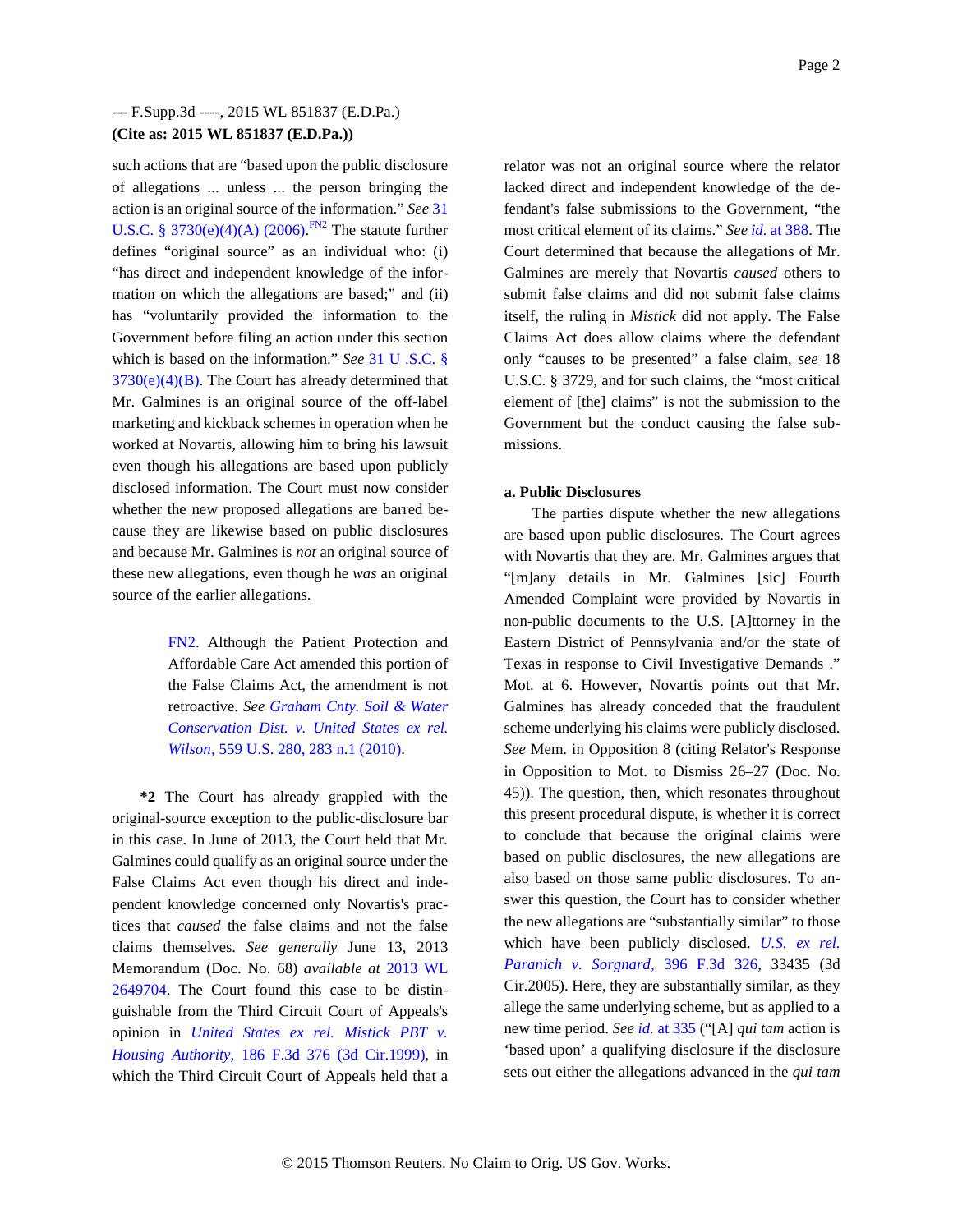action or all of the essential elements of the *qui tam* action's claims." (citation omitted)); *cf. U.S. ex rel. Tahlor v. AHS Hosp. Corp.,* No. 2:08–02042, 2013 WL 5913627, at \*8 (D.N.J. Oct. 31, 2013) ("Finally, a claim can be 'based upon' a public disclosure if the public disclosure concerned similar conduct that occurred in a different time period."). Therefore, the Court finds that the public disclosure bar applies to the new allegations, and Mr. Galmines will need to qualify as an original source for these new allegations.

#### **b. Original Source**

**\*3** This leads to the crux of this dispute—is Mr. Galmines an original source of the allegations that Novartis continued to unlawfully market Elidel after the filing of the original complaint in this case? Although it is a close question with little law on point, the Court holds that because Mr. Galmines is an original source of the underlying scheme, he is also an original source of these additional allegations that the same underlying scheme is continuing.

Novartis asserts that Mr. Galmines does not have direct and independent knowledge of any unlawful conduct relating to the marketing of Elidel after he left Novartis's employ in May 2006, and that he is not, therefore, an original source of the new allegations. This, Novartis asserts, should prevent Mr. Galmines from amending his complaint to allege that the underlying scheme continued after his employment at Novartis ended. Defendant relies primarily on three cases in support. Novartis would have the Court read a strict time limitation into the original source exception, such that a relator's status as an original source begins and ends strictly when her direct and independent knowledge begins and ends. However, such a reading comports neither with the law nor the policy behind the False Claims Act.

While there is no controlling Third Circuit case law directly on point, the Court perceives some guidance from the language of the Third Circuit Court of Appeals in *Mistick,* in which the court held that a

qui tam plaintiff must have "direct and independent knowledge of the most critical element of its claims," but "it is not necessary for a relator to have all the relevant information in order to qualify as independent." 186 F.3d at 388–89 (quotation marks and citations omitted); *see also* June 13, 2013 Memorandum *available at* 2013 WL 2649704, at \*9 ("Here, however, the centerpiece of Mr. Galmines's claim is Novartis's off-label marketing and kickback scheme. Given that Mr. Galmines has direct and independent knowledge of that scheme, and bearing in mind that Third Circuit appellate precedent does not require Mr. Galmines to have firsthand knowledge of 'all the relevant information' on which his allegations are based, the Court holds that Mr. Galmines is an original source and that the [False Claims Act's] public disclosure bar does not prohibit his suit." (citation omitted)). In other words, a relator's allegations need not be strictly limited to the information as to which she has direct and independent knowledge, provided that the relator has direct and independent knowledge of the critical elements of the alleged fraudulent scheme. The precise start and end dates of a fraudulent scheme are not "critical elements" of a False Claims Act claim. *See U.S. ex rel. Judd v. Quest Diagnostics Inc.,* No. 10–4914, 2014 WL 2435659, at \*8 (D.N.J. May 30, 2014) ("Indeed, time, place, and manner allegations do not, in themselves, constitute the essential elements of a fraudulent scheme."). The precise duration of a fraudulent scheme goes not to liability but to damages—and not even to the existence of damages, but to the quantum of damages. *Cf. Zenith Radio Corp. v. Hazeltine Research, Inc.,* 395 U.S. 100, 114 n.9 (1969) ( "Zenith's burden of proving the fact of damage ... is satisfied by its proof of some damage flowing from the unlawful conspiracy; inquiry beyond this minimum point goes only to the amount and not the fact of damage."). One would expect that a relator with direct and independent knowledge of the critical elements of the fraud might not know when the fraudulent scheme began or ended, and it would make little sense not to allow a relator to obtain these details during discovery and amend her complaint accord-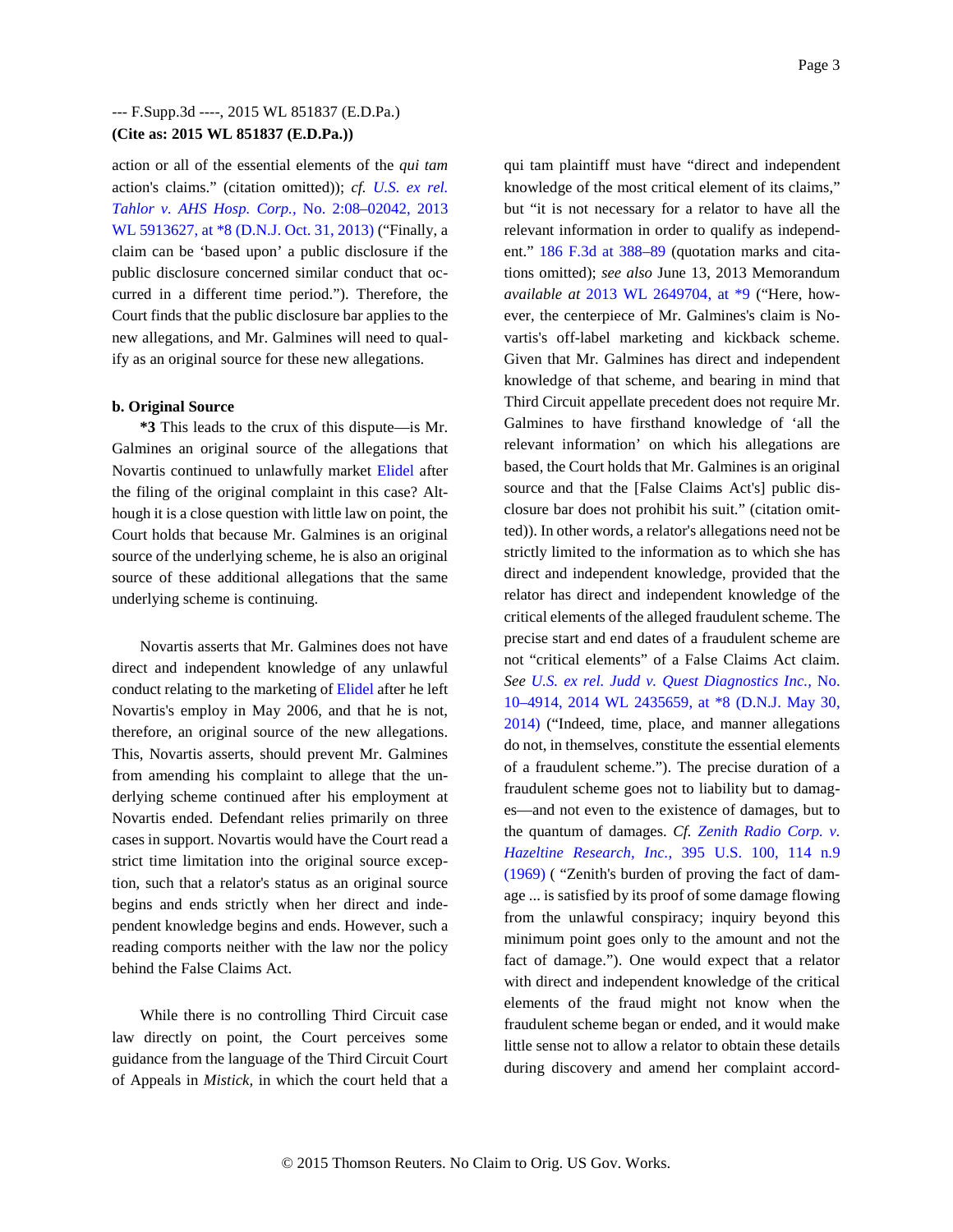ingly.

**\*4** Contrary to Novartis's contention, the Supreme Court's decision in *Rockwell International Corp. v. United States,* 549 U.S. 457 (2007), does not stand for the proposition that the scope of a relator's claim as an original source against his former employer extends only to the date when the relator's employment ended. In *Rockwell,* the plaintiff-relator, an engineer named Mr. Stone, worked for six years at Rockwell before he was laid off in 1986. *Id.* at 460–61. Rockwell was, at the time Mr. Stone worked there, exploring a process for creating pondcrete (a mixture of cement and toxic pond sludge), which would be used to complete its obligations under a contract with the Department of Energy.FN3 *Id.* at 461. Mr. Stone reviewed Rockwell's plans and expressed concerns that the piping system proposed to remove the sludge from the pond would be inadequate, causing a poor mix of pondcrete that would easily disintegrate. *Id.* Rockwell nevertheless pushed forward with its pondcrete project. *Id.* As it turns out, the pondcrete blocks lacked integrity, and they leaked the toxic pond sludge into the ground. *Id.* at 462. Rockwell did not reveal this to the Department of Energy, which continued to pay Rockwell based on the premise that Rockwell was meeting the Government's environmental standards for the project. *Id.* The Supreme Court considered whether Mr. Stone could be an original source of the allegations that Rockwell was creating leaky pondcrete. The Supreme held that Mr. Stone was not an original source of these allegations "[b]ecause Stone was no longer employed by Rockwell at the time, he did not know that the pondcrete storage was even subject to RCRA; he did not know that Rockwell would fail to remedy the defect; he did know that the insolid pondcrete leaked while being stored onsite; and, of course, he did not know that Rockwell made false statements to the Government regarding pondcrete storage." *Id.* at 476. The Court further reasoned that "[e]ven if a prediction can qualify as direct and independent knowledge in some cases (a point we need not address), it assuredly does not do so when its premise of cause and effect is

wrong.... As Stone acknowledge, Rockwell was able to produce 'concrete hard' pondcrete using the machinery Stone said was defective. According to [Stone's] allegations in the final pretrial order, the insolidity problem was caused by a new foreman's reduction of the cement-to-sludge ration in the winter of 1986, long after Stone had left [Rockwell]." *Id.* at 475–76.

> FN3. Essentially, the pond sludge was contaminated and Rockwell had a contract to dispose of it, which it planned to do by creating "concrete-hard" pondcrete which could be moved and stored more effectively. *Id.* at 461.

The holding in *Rockwell* was not—as Novartis contends—that the relator categorically could not be an original source for any allegations extending past the date of his employment. Rather, the Court held merely that the relator had no direct and independent knowledge of the facts underlying the fraudulent *scheme. See U.S. ex rel. Hockett v. Columbia/HCA Healthcare Corp.,* 498 F.Supp.2d 25, 54 (D.D.C.2007) ("Under *Rockwell,* a relator must qualify as an original source for each distinct kind of claim or scheme she alleges."). The relator predicted that the pondcrete would fail for one reason, then the relator was laid off, and then the pondcrete failed—but for an entirely different reason than the one the relator had predicted. Here, Mr. Galmines observed the off-label marketing and illegal kickbacks firsthand, then he left Novartis and filed this lawsuit, but the off-label marketing and illegal kickbacks continued as they had before he left Novartis. The analogous situation would have been if the relator in *Rockwell* observed the pondcrete failing, then brought a lawsuit and then left Rockwell, and the pondcrete continued to fail for the same reason the relator alleged in his lawsuit. Barring the relator in such a scenario from bringing a claim for the entire fraudulent scheme would not comport with common sense, the general principles of law, or the scheme of the False Claims Act. The key distinction in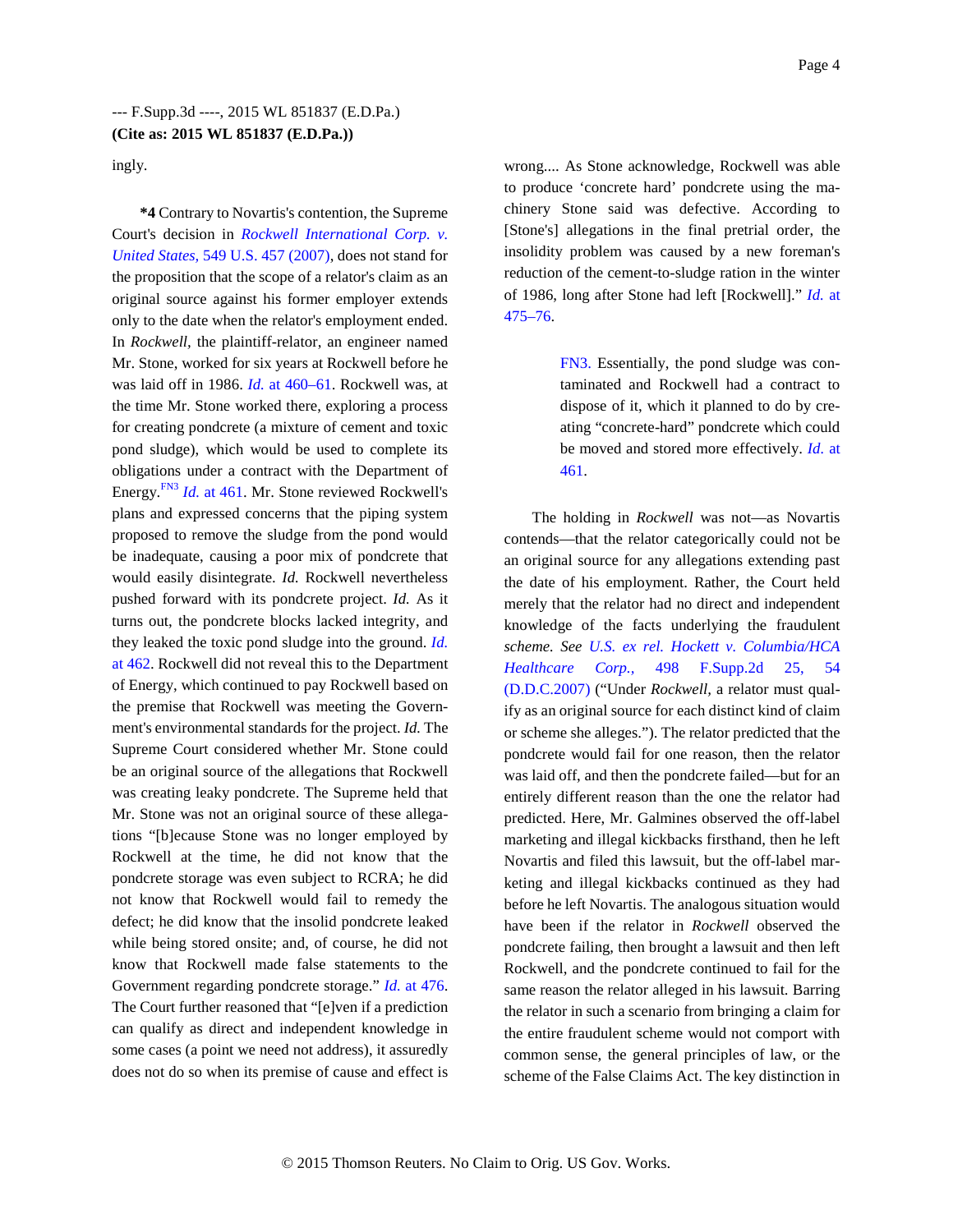*Rockwell* was the fact that the relator had no direct and independent knowledge of the material facts underlying the actual fraudulent scheme—not that he was no longer employed at the company allegedly perpetrating the fraud. *Cf. U.S. ex rel. Repko v. Guthrie Clinic, P.C.,* No. 3:04–1556, 2011 WL 3875987, at  $*16$  (M.D.Pa. Sept. 1, 2011) (declining to allow the relator to pursue claims relating to a time period after the relator's period of employment with the alleged perpetrator of the fraud, as the new claims "*changed* and began to echo material widely available and publicly disclosed" (emphasis added)).

**\*5** However, there are at least two cases that appear to come to the contrary conclusion. A 2013 District of New Jersey case, *Tahlor,* did hold that:

Relators might argue that they are original sources with respect to their Post–July 31, 2009 OMC Claims since Relators are the original source of information about what happened at OMC when Relators were still employed by AHS.... The Public Disclosure Bar is meant to promote private citizen involvement in exposing fraud against the government, while at the same time prevent parasitic suits by opportunistic late-comers who add nothing to the exposure of the fraud. The Post–July 31, 2009 OMC claims add nothing to the exposure of fraud because the Settlement between AHS and the Government put the Government on notice that allegedly improper [fraudulent] conduct was occurring at OMC.

2013 WL 5913627, at \*11 (quotation marks and citations omitted).

The Court here does not reach the same conclusion as the *Tahlor* court. For one, the *Tahlor* court provides little explanation for its conclusion that the relators could not pursue alleged fraudulent conduct that occurred post-termination, even though the conduct emanated from the same fraudulent scheme. This suggests to the Court that the context in *Tahlor* partially drove the outcome, given that since the Government had settled the claims for the time period during which the relators had been employed, the relators' services in pursuing the later time period would be of little use since their direct and independent knowledge went *exclusively* to a time period that was no longer at issue (unlike here where Mr. Galmines is not exclusively pursuing conduct that occurred after he left Novartis). Additionally, the *Tahlor* court appears to have concluded that, after several years of litigation and a settlement, allowing the case to reopen as to new allegations for a scheme for which the Government had already reached a settlement would not serve the purposes of the False Claims Act. Here, however, there has been no settlement with the Government—the allegations about the scheme remain active. Thus, the Court does not find the result in *Tahlor* to be persuasive for the facts of this case.

A District of Massachusetts court concluded in *United States ex rel. Duxbury v. Ortho Biotech Prods., L.P.,* No. 03–12189, 2010 WL 3810858, at \*2–3 (D.Mass. Sept. 27, 2010), that a relator could only serve as an original source for the period of time during which he was employed by the defendant and that the relator would be limited in recovery to that discrete period. The Court is not persuaded by *Duxbury,* however. At least one commentator has discussed and criticized *Duxbury,* arguing that "once the 'original source' status of a relator is confirmed, the issue should not thereafter be used to limit the relator from fully investigating and fully recovering for all of the defendant's fraudulent conduct.... Nothing in the [False Claims Act] or its legislative history authorizes [the result in *Duxbury* ]. No other court has since followed this approach, so it may well be an isolated occurrence of misapplication of the [False Claims Act]." James B. Helmer, Jr., False Claims Act: Whistleblower Litigation 410 (6th ed.2012). The Court agrees with the commentator that the line drawn in *Duxbury* is untenable. Courts typically permit relators, once they have qualified as an original source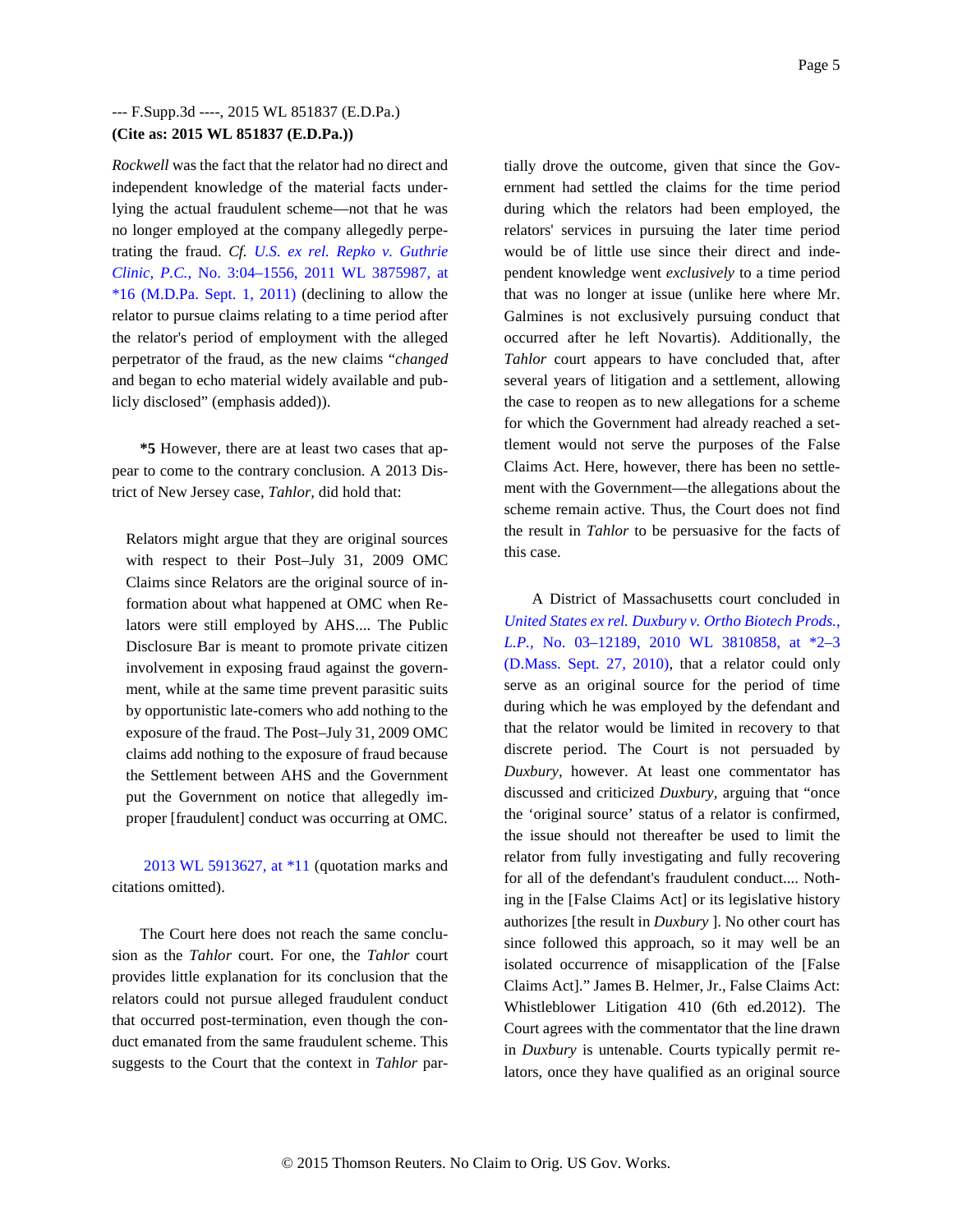for a fraudulent scheme, to pursue the full extent of that particular scheme. For example, the language of the First Circuit Court of Appeals when considering *Duxbury* on appeal offered the following:

**\*6** The district court was not required to expand the scope of discovery based upon the amended complaint's bald assertions that the purported kickback scheme continued after Duxbury's termination or that it was "nationwide" in scope. Nor did our holding in *Duxbury I* obligate the district court to do so. Rather, the district court limited discovery to those allegations, contained in paragraph 211 of the amended complaint, which satisfied Rule 9(b)' s particularity requirement. That result was entirely consistent with the district court's "considerable latitude" in assessing the proper scope of discovery, and did not amount to an abuse of discretion.

At the close of the initial discovery period, Duxbury stipulated that she had not uncovered a single piece of admissible evidence to support any of her remaining Count I claims, let alone evidence to support her contention that OBP had orchestrated a "multi-year nationwide scheme" of kickbacks. Thus, this was not a case in which evidence was discovered of a nationwide scheme, which might then have been the basis for widening discovery.

In light of this stipulation, the district court acted within its discretion in declining to issue Duxbury license to undertake a "fishing expedition" into the amended complaint's purely speculative allegations of fraud through further discovery.

*U.S. ex rel. Duxbury v. Ortho Biotech Products, L.P.,* 719 F.3d 31, 39 (1st Cir.2013) (citations omitted). This language implies that, when determining the extent to which an original source can allege and seek discovery for additional aspects of the same underlying scheme, the limiting principle is the sufficiency of the allegations and the evidence—not the ability of the

relator to demonstrate that she has direct and independent knowledge of the extent of the fraudulent scheme. *See id.* ("Thus, this was not a case in which evidence was discovered of a nationwide scheme, which might then have been the basis for widening discovery."); *see also U.S. ex rel. Rost v. Pfizer, Inc.,* 253 F.R.D. 11, 17 (D.Mass.2008) (holding that where an original source of a fraudulent scheme had only provided particularity as to false claims in Indiana, "the Court will permit discovery only relating to the sales and marketing region that includes Indiana. If the discovery shows that kickbacks were paid to the doctors who then made off-label prescriptions, and that this sales region was following national directives, the Court will expand the scope of discovery nationwide."). This principle should apply with equal force to the factor of time—the limitation on a relator's ability to recover for additional periods of time is not the original source bar but the pleading requirements and the discretionary powers of the court over discovery.

The applications of the public disclosure bar and the first-to-file rule demonstrate just how extraordinary a position it would be for the Court to adopt Novartis's proposal. Courts, when considering whether a case is based upon allegations that have been publicly disclosed, regularly conclude that a plaintiff is barred from bringing a lawsuit alleging the same scheme as that which was publicly disclosed, but for a different time period. *See, e.g., Judd,* 2014 WL 2435659, at \*8 ("[N]ot a single circuit has held that a *complete* identity of allegations, even as to time, place, and manner is required to implicate the public disclosure bar. Indeed, time, place, and manner allegations do not, in themselves, constitute the essential elements of a fraudulent scheme.... Thus, allegations of different time periods of virtually the same scheme do little to take away from their similarity under the public disclosure bar." (citations omitted)); *Tahlor,* 2013 WL 5913627, at \*8 ("Finally, a claim can be 'based upon' a public disclosure if the public disclosure concerned similar conduct that occurred in a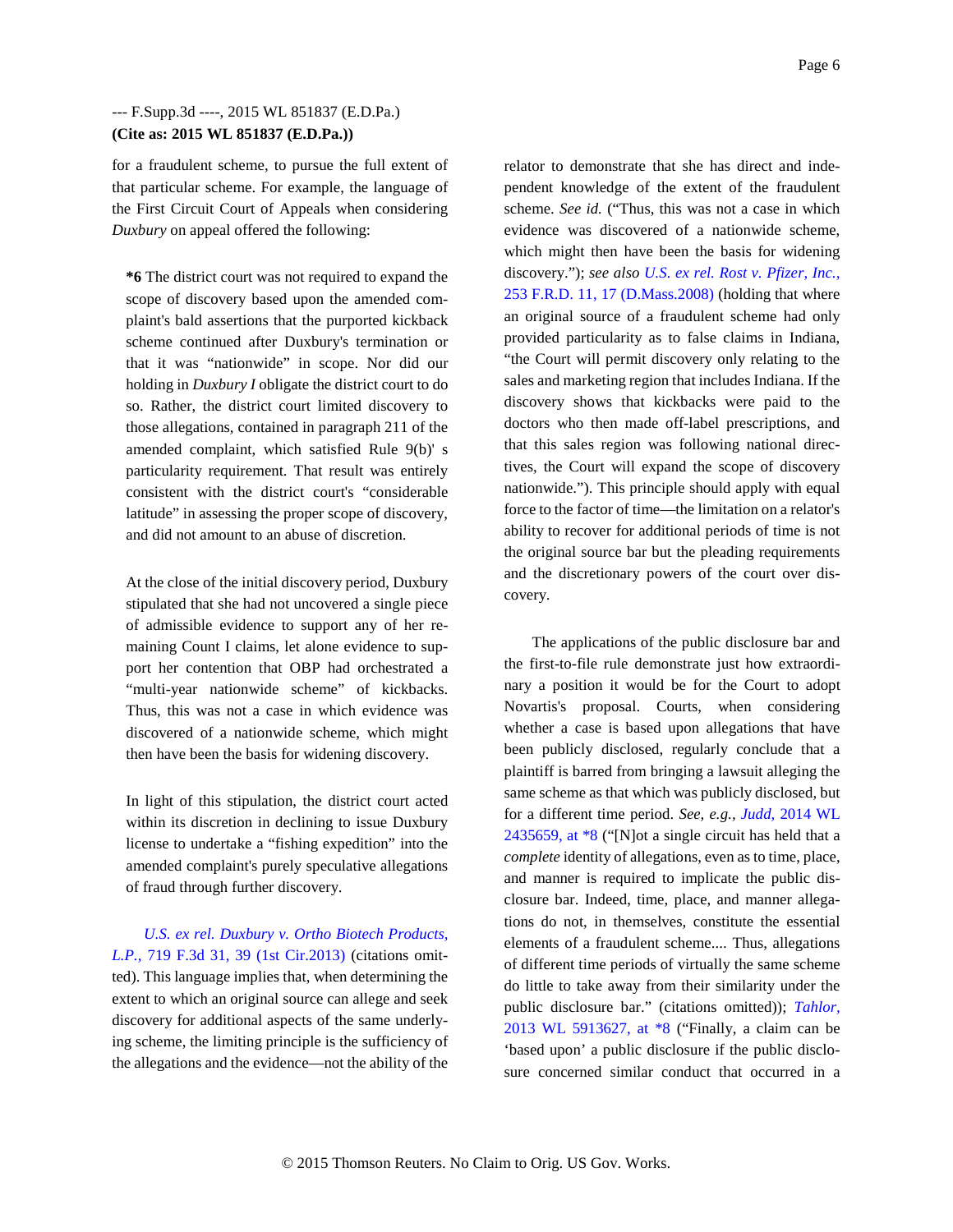different time period.").

**\*7** More problematic, the first-to-file rule, which provides that "[w]hen a person brings [a qui tam action], no person other than the Government may intervene or bring a related action based on the facts underlying the pending action," 31 U.S.C.A. §  $3730(b)(5)$ , has also been interpreted to bar lawsuits based on the same essential facts but different time periods. *See, e.g.,* 10A Fed. Proc. Forms § 34:550 ("If the later-filed complaint alleges the same type of wrongdoing as the first, therefore, and the first adequately alleges a broad scheme encompassing the time and location of the later filed, the fact that the later complaint describes a different time period or geographic location that could theoretically lead to a separate recovery does not save it from the [False Claims Act's] absolute first-to-file bar."). The purpose of this broad interpretation of the first-to-file bar is multifold. For one, it "encourage [es] *qui tam* plaintiffs to report fraud promptly." *U.S. ex rel. LaCorte v. SmithKline Beecham Clinical Labs., Inc.,* 149 F.3d 227, 234 (3d Cir.1998). "Also, as a matter of fairness claimants alleging the same material facts as prior relators should not share in a *qui tam* award, because their allegations are unlikely to increase the total recovery. In addition, such duplicative claims do not help reduce fraud or return funds to the federal fisc, since once the government knows the essential facts of a fraudulent scheme, it has enough information to discover related frauds." *Id.* The first-to-file bar has also applied to bar suits relating to conduct occurring after the filing of the original complaint where, as here, a relator merely alleges that a particular scheme is continuing or ongoing. *See U.S. ex rel. Chovanec v. Apria Healthcare Group, Inc.,* 606 F.3d 361, 365 (7th Cir.2010) (Easterbrook, J.).

The implication of these broad interpretations of the public disclosure and first-to-file rules is twofold. First, in interpreting whether the time period of the alleged fraud is a "critical element" of which an original source must have direct and independent knowledge, a court can reason by analogy and conclude that it is not a critical element, but rather part of the "relevant information" of which a relator need not have direct and independent knowledge of every detail. After all, if the time period of the fraud is not a "material fact" for purposes of the first-to-file rule, it would bedevil judicial reasoning to conclude it is nonetheless a critical element for original-source purposes.

Second, because of the broad interpretations of the public disclosure and first-to-file rules, if the Court were to interpret that a relator need direct and independent knowledge as to the entire time period alleged, there might well be a situation where no relator can bring a lawsuit for a certain time period of fraud. This would be because the original source who filed first might lack direct and independent knowledge of a later time period (perhaps of the fraud that continued after the filing of the complaint), but no other relator can bring a lawsuit because they will be barred under the first-to-file rule, even if they do have direct and independent knowledge of later fraud.

**\*8** Consider the hypothetical of a woman who starts work at a hospital and, on her first day of work, obtains direct and independent knowledge of every critical element of a scheme to defraud the Government (admittedly a tall premise). After only the one day of work, this woman quits her job and sues under the False Claims Act. But, it turns out, this fraud had been going on for 10 years and was publicly disclosed in a newspaper story the day before this woman began work. Under Novartis's interpretation of the original source requirement, (a) this woman can sue for only the one day of fraud for which she has direct and independent knowledge; and (b) no other putative relator could sue for the rest of the time period of this fraudulent scheme, because they would be barred under the first-to-file and public disclosure rules. Is this result consistent with the scheme of the False Claims Act's public disclosure and original source requirements? What public policy is served by such a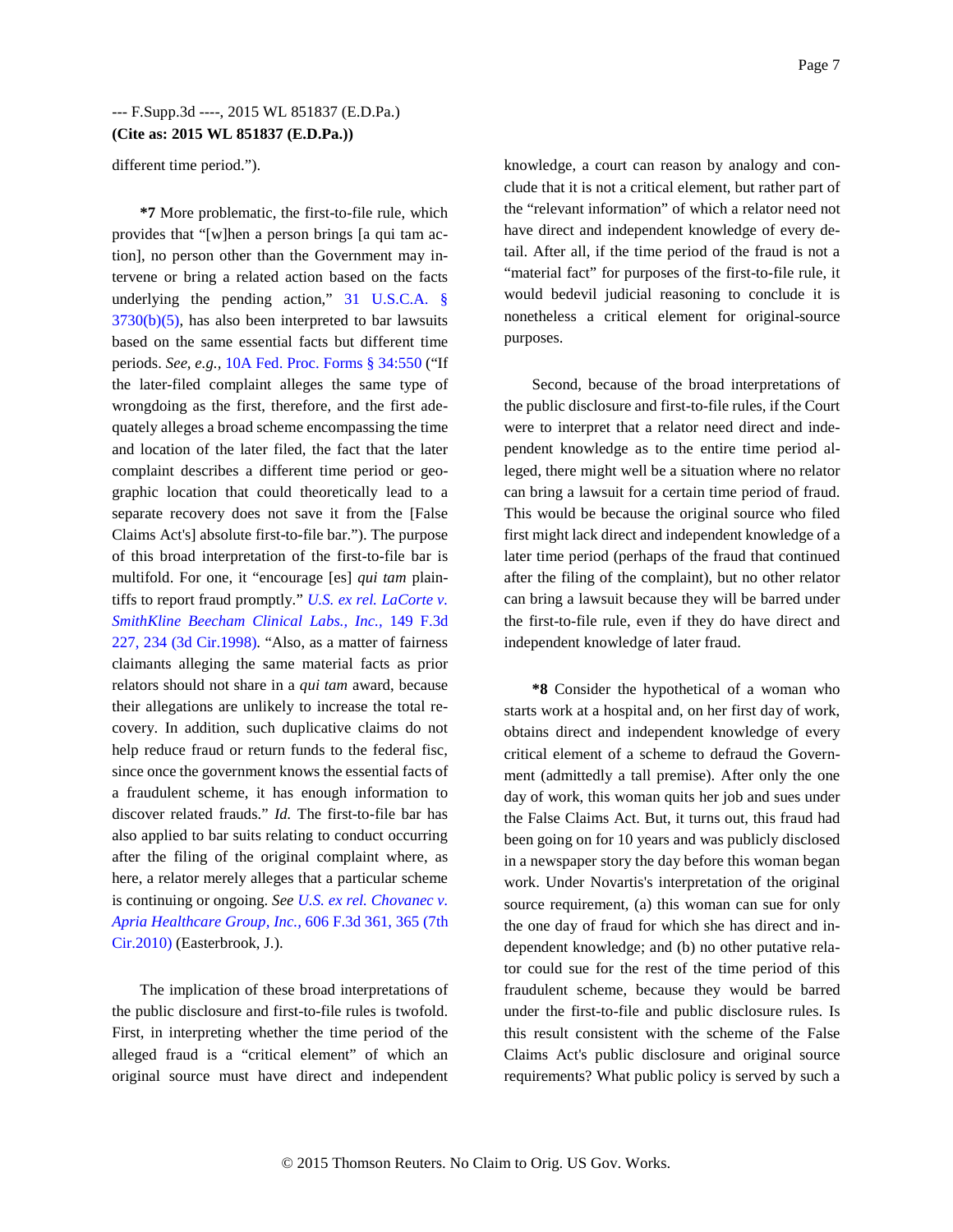result? Why should the potential for mischief to benefit a potential wrongdoer be embraced by the rule Novartis seeks?

To address these questions, the Court needs to consider the policy behind these provisions. As the Third Circuit explained in *LaCorte,* "The 1986 amendment, which introduced the current version of section  $3730(b)(5)$ , sought to achieve the golden mean between adequate incentives for whistle-blowing insiders with genuinely valuable information and discouragement of opportunistic plaintiffs who have no significant information to contribute of their own. In construing section 3730, we are mindful of the need to preserve a balance between the amendment's two competing goals." 149 F.3d at 234 (quotation marks and citation omitted).

Thus, the Court must balance these two goals in construing the original source requirement: (a) preventing parasitic lawsuits; and (b) providing adequate incentives for whistle-blowing insiders with valuable information to bring qui tam actions. The Court concludes that the position that strikes the best balance between those competing goals is to allow original-source relators to pursue the entire fraudulent scheme for which they have direct and independent knowledge of the operative substantive facts, and not to limit relators to the specific time periods for which they have direct and independent knowledge, particularly where the relator has alleged the scheme was "continuing" as of the day they lost their direct and independent knowledge by reason of a cessation of employment or equivalent development. This interpretation of the original-source requirement does little to encourage parasitic lawsuits, since only the first-to-file can bring a qui tam suit for the scheme. True, this interpretation allows a relator to recover for a period of time for which she does not have direct and independent personal knowledge, making her perhaps less helpful as a qui tam plaintiff, but where the choice is between having no relator and having a relator with direct and independent knowledge as to the essential

elements of the underlying scheme, if not all its tertiary details, the latter choice best comports with the policy of the False Claims Act. Further, this interpretation encourages insiders to bring qui tam actions. Not only is the potential recovery greater, but the incentive is to bring a qui tam lawsuit immediately, rather than to wait until the scheme has concluded, which delay might well ensue to allow for greater potential recovery if recovery were limited to those time periods for which the relator had direct and independent knowledge. Finally, adopting Novartis's interpretation would give those who defraud the Government an incentive to (a) fire whistleblowers immediately; and (b) once the first complaint has been filed and the initial complainer fired, continue engaging in the fraudulent conduct, knowing that no relator can bring a qui tam lawsuit for the time period for which the original source lacks direct and independent knowledge.<sup>FN4</sup>

> FN4. The Government would still be able to bring a lawsuit for the time period for which the relator lacks direct and independent knowledge, but the purpose of the qui tam provision in the False Claims Act is to allow a relator to sue on behalf of the Government. If the Government will need to intervene in every qui tam action to cover the entire time period of fraudulent activity, the purposes of the qui tam provision will largely be defeated.

**\*9** Here, Mr. Galmines should qualify as an original source for the entire fraudulent scheme to market Elidel off-label and provide illegal kickbacks, even if that scheme extended past his dates of employment or continued past the date of the filing of his complaint. Mr. Galmines alleged that this same operative fraudulent scheme was continuing when he filed his complaint, and his proposed amendments merely provide sufficiently pleaded allegations of the fact that the scheme has continued past the date of the filing of the original complaint.<sup>FN5</sup> Not allowing him to amend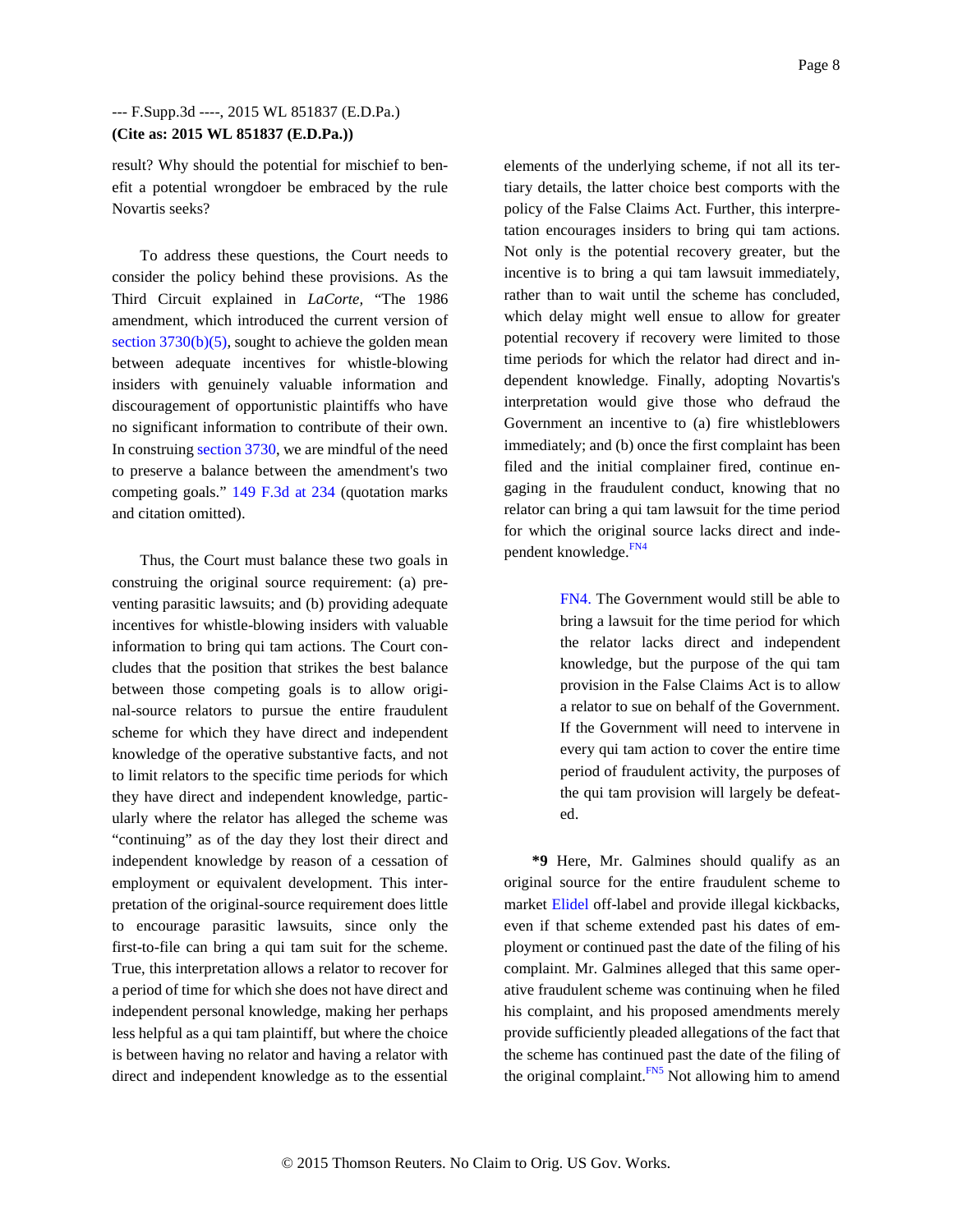his complaint could also allow Novartis to escape liability for any related fraud that occurred after the filing of this lawsuit, as the Government has thus far declined to intervene and all other potential relators would be barred under the first-to-file rule. Such a result does not comport with the law or policy of the False Claims Act. FN6

> FN5. Moreover, Mr. Galmines had direct and independent knowledge that, as of the date his employment at Novartis ended, the scheme was ongoing. In this context, he should be permitted to pursue the scheme to the extent that it continued.

> FN6. The original source exception also requires that Mr. Galmines disclosed his knowledge to the Government before filing suit. The Court agrees with the position of the United States that because Mr. Galmines has met this requirement with respect to the ongoing scheme alleged in his original complaint, such a disclosure is not required for these supplements to his original allegations.

#### **II. Pleading Requirements**

Just because Mr. Galmines qualifies as an original source for the entire scheme does not mean he can obtain discovery *ad infinitum.* Rather, he must meet the pleading requirements and sufficiently allege that the scheme occurred past the date of his filing of his complaint. *See* Feb. 25, 2014 Order (requiring plaintiff to submit "a Proposed Fourth Amended Complaint with well-pleaded factual allegations sufficient to show that Novartis's alleged wrongful conduct continued after July 21, 2006, as well as more specific timeframes for those allegations currently alleging that conduct occurred 'to the present' or were otherwise made out in the present tense."). By requiring Mr. Galmines to amend his complaint in order to obtain discovery for the conduct occurring after he filed his complaint, the Court sought to ensure both that the pleading requirements would be satisfied and

that there was some basis in fact for allowing discovery for the newly alleged time period—the Court did not intend to charter a fishing expedition. Mr. Galmines has both satisfied the pleading requirements and adequately addressed the Court's concerns about the basis in fact for the new allegations.

Mr. Galmines has sufficiently alleged that the off-label marketing continued until at least April 2009 and the illegal kickbacks continued until at least mid–2007. His supplemental allegations include allegations about how Novartis instructed its employees to market Elidel off-label using a visual aid in 2007, *see* Proposed Fourth Am. Compl. ¶ 79, how the marketing of Novartis continued to be targeted at off-label uses beyond the date of the original complaint, *see, e.g., id.* ¶ 83 (use of the phrase "steroid-free"), ¶ 103 (focus on sensitive skin messaging), ¶ 108 (website implicitly advocating use of Elidel as first-line treatment for eczema), ¶ 109 (availability of Eczema Survival Guide through March 16, 2008), how off-label uses of Novartis have continued through at least April 2009, *see id.* ¶ 128, and how Novartis continued to pay speaking fees to doctors who prescribed Elidel and to provide them with other kickbacks like golf trips, *see id.*  $\P$  156–58. These new allegations, while perhaps not sufficient in isolation to adequately allege a violation of the False Claims Act, are, when considered together with the original allegations, sufficient to meet even the heightened requirements of Rule 9(b) and are sufficient to convince the Court that, by allowing the amendments, it is not encouraging unrestrained discovery.

#### **III. Equitable Considerations**

**\*10** Finally, before allowing Mr. Galmines to amend (or "supplement") his complaint, the Court must consider whether the supplemental pleading should be denied because of undue delay or bad faith. *Arthur v. Maersk, Inc.,* 434 F.3d 196, 204 (3d Cir.2006). The touchstone of this analysis is prejudice to the defendant. *Id.*